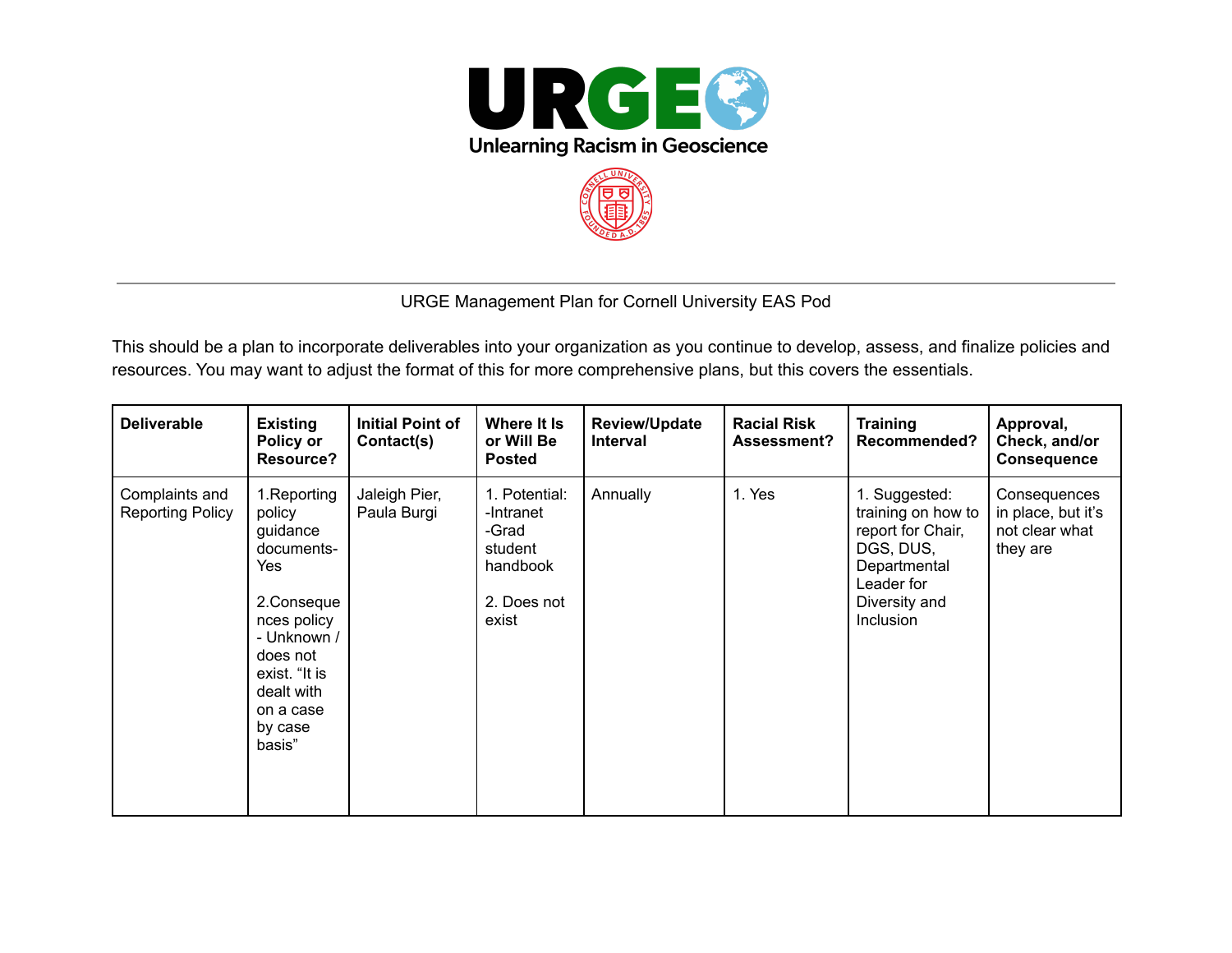



| Demographic<br>Data                                     | Exists for<br>most<br>groups<br>(e.g.,<br>undergrads,<br>faculty,<br>staff, etc.)<br>at the<br><b>University</b><br>level. Only<br>graduate-le<br>vel<br>information<br>available for<br><b>EAS</b><br>department.<br><b>Unknown</b><br>what data is<br>collected<br>within EAS. | Paula Burgi,<br>Flavio Lehner              | Intranet?                                                                                        | Return to this<br>during summer<br>2021 meeting                      | Not planned | Possible: Training<br>for staff on how to<br>collect<br>demographic<br>data (emphasis<br>on knowing what<br>is allowed under<br>university rules) | N/A                                                                                    |
|---------------------------------------------------------|----------------------------------------------------------------------------------------------------------------------------------------------------------------------------------------------------------------------------------------------------------------------------------|--------------------------------------------|--------------------------------------------------------------------------------------------------|----------------------------------------------------------------------|-------------|---------------------------------------------------------------------------------------------------------------------------------------------------|----------------------------------------------------------------------------------------|
| Policies for<br>Working with<br>Communities of<br>Color | <b>No</b>                                                                                                                                                                                                                                                                        | Nicole<br>Fernandez,<br>Megan<br>Holycross | Publish on<br>intranet<br>along with<br>other<br>recommend<br>ations for<br>fieldwork/tra<br>vel | Review at same<br>interval as<br>fieldwork safety<br>plan (annually) | Yes         | Yes, training for<br>applicable<br>faculty/staff/stude<br>nts                                                                                     | Approval;<br>recommend<br>instituting<br>consequences<br>for not following<br>guidance |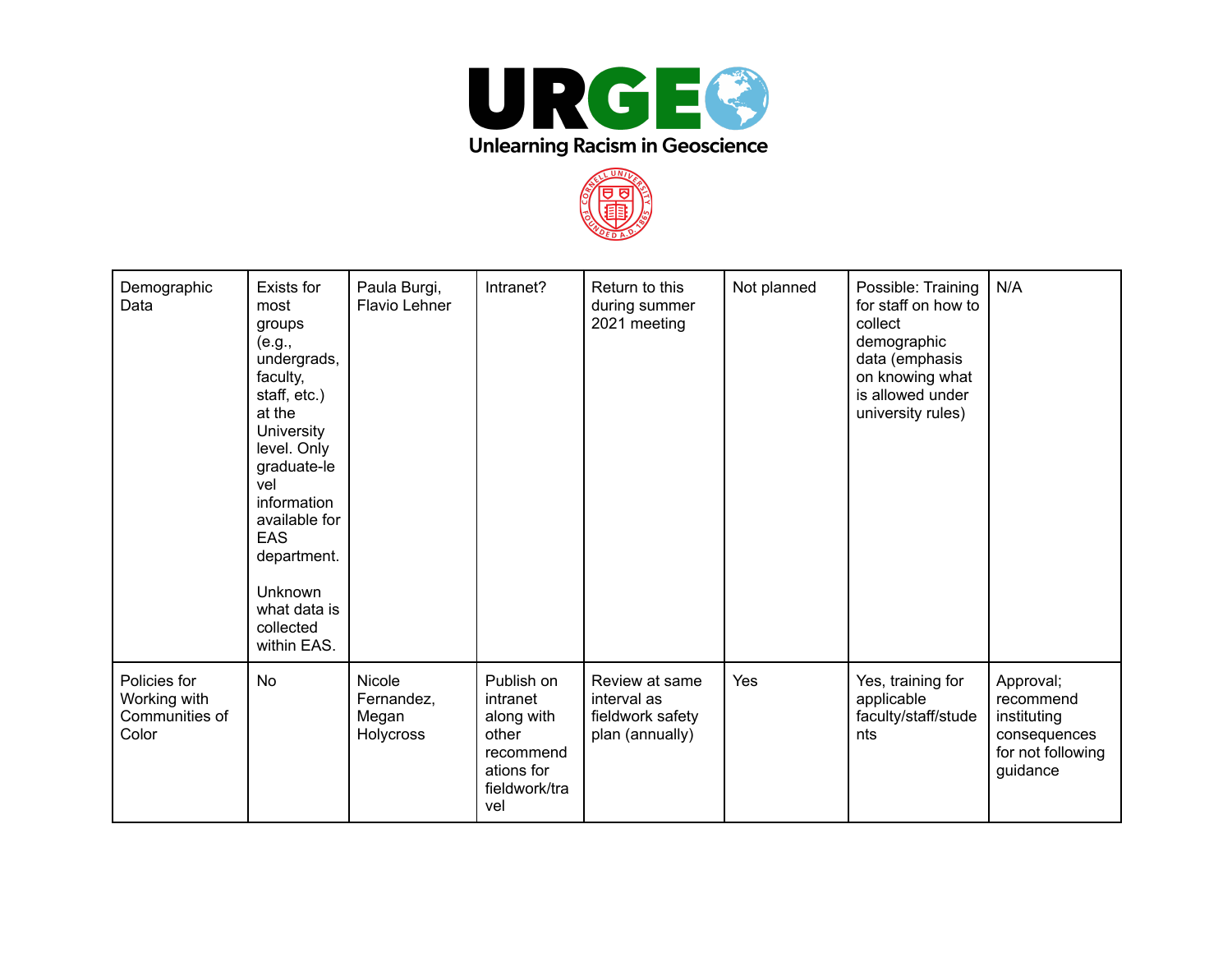



| Admissions and<br><b>Hiring Policies</b> | Faculty<br>Hiring - yes<br>Postdoc<br>hiring-no<br>Grad<br>student<br>admissions-<br>yes<br>Staff hiring-<br>yes<br>Undergrad<br>admissions-<br>N/A<br>Undergradu<br>ate<br>research /<br>TA - No | Peter<br>Hitchcock,<br>Flavio Lehner | Faculty<br>Hiring - EAS<br>intranet (not<br>currently<br>Postdoc<br>hiring- does<br>not exist<br>Grad<br>student<br>admissions-<br><b>EAS</b> intranet<br>(not<br>currently<br>Staff hiring-<br><b>EAS</b> intranet<br>(not<br>currently<br>Undergrad<br>admissions-<br>N/A<br>Undergradu<br>ate research<br>/ TA - EAS<br>intranet (not<br>currently | No set interval,<br>recommend<br>annually | Recommended | Yes<br>-Training exists<br>for faculty hiring;<br>recommend for<br>hiring committee<br>- Training<br>recommended for<br>graduate<br>admissions<br>committee and all<br>faculty with<br>graduate<br>students | Approval;<br>recommend<br>instituting<br>consequences<br>for not following<br>guidance |
|------------------------------------------|---------------------------------------------------------------------------------------------------------------------------------------------------------------------------------------------------|--------------------------------------|-------------------------------------------------------------------------------------------------------------------------------------------------------------------------------------------------------------------------------------------------------------------------------------------------------------------------------------------------------|-------------------------------------------|-------------|-------------------------------------------------------------------------------------------------------------------------------------------------------------------------------------------------------------|----------------------------------------------------------------------------------------|
|------------------------------------------|---------------------------------------------------------------------------------------------------------------------------------------------------------------------------------------------------|--------------------------------------|-------------------------------------------------------------------------------------------------------------------------------------------------------------------------------------------------------------------------------------------------------------------------------------------------------------------------------------------------------|-------------------------------------------|-------------|-------------------------------------------------------------------------------------------------------------------------------------------------------------------------------------------------------------|----------------------------------------------------------------------------------------|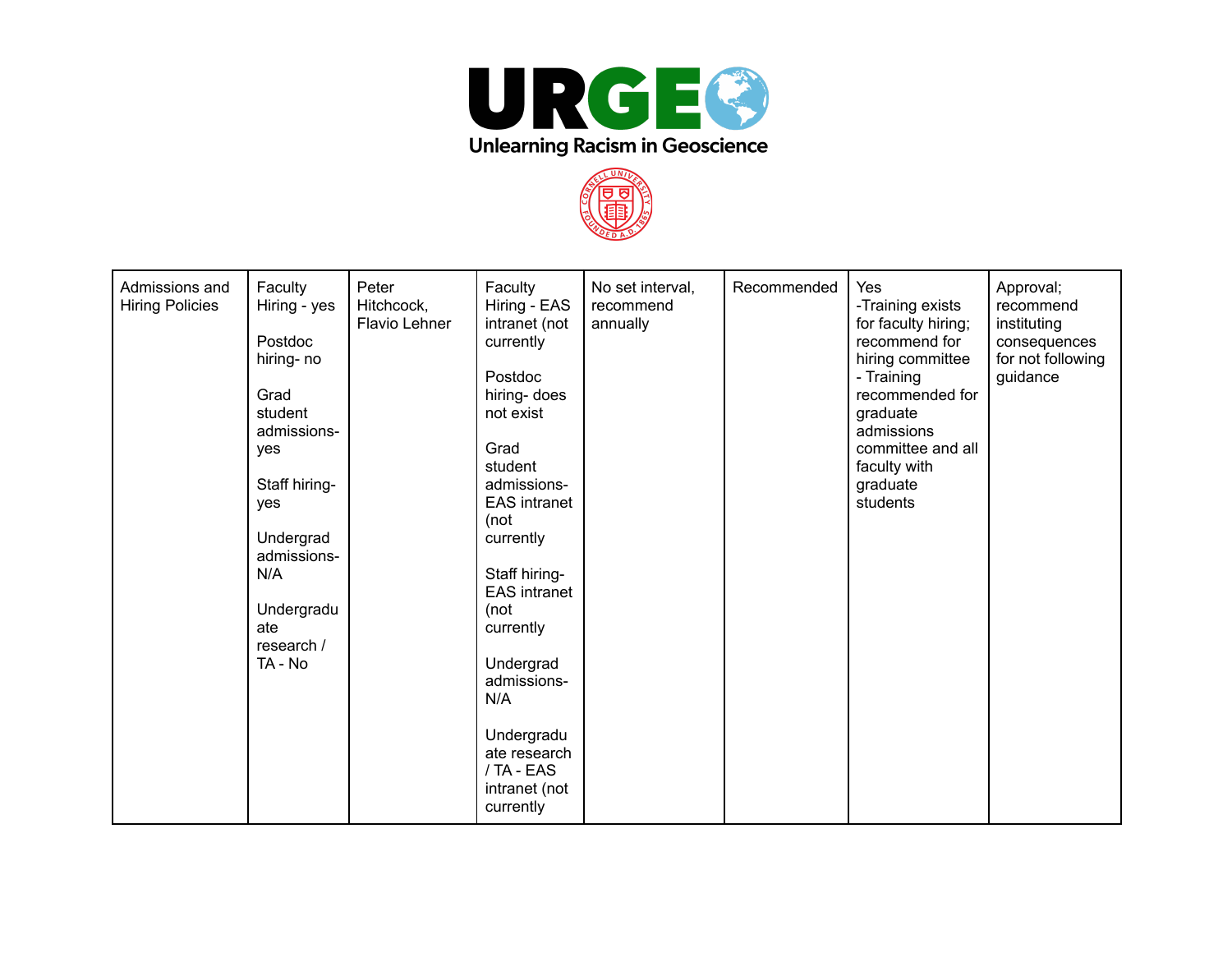



| Safety Plan  | Yes for<br>general<br>safety.<br>No for URM<br>specific<br>policy<br>consideratio<br>ns. | Douglas<br>Hamilton, Kyle<br><b>Brill</b> | Post to EAS<br>Intranet.                                                                                                                                                     | Annually for links<br>and campus/dept.<br>policy updates.<br>Immediately<br>following any<br>major reported<br>incidents                                                                                  | Recommended | Yes                                    | Approval;<br>recommend<br>instituting<br>consequences<br>for not following<br>guidance |
|--------------|------------------------------------------------------------------------------------------|-------------------------------------------|------------------------------------------------------------------------------------------------------------------------------------------------------------------------------|-----------------------------------------------------------------------------------------------------------------------------------------------------------------------------------------------------------|-------------|----------------------------------------|----------------------------------------------------------------------------------------|
| Resource Map | No                                                                                       | Jaleigh Pier,<br>Douglas<br>Hamilton      | Posted to<br><b>EAS</b><br>Intranet;<br>Plan to hand<br>out to new<br>students/staf<br>f/faculty;<br>Plan to be<br>included in<br>start of<br>academic<br>year<br>newsletter | Semester basis;<br>resources should<br>be added<br>continuously as<br>needed. Editable<br>hard copy will live<br>with Erin<br>(Department<br>Communications<br>Specialist) to be<br>updated as<br>needed. | Not planned | No, not staff-wide<br>but only with HR | N/A                                                                                    |

## **Additional considerations for each deliverable:**

- **Complaints and Reporting Policy -**
	- **○** Actions for URGE pod members: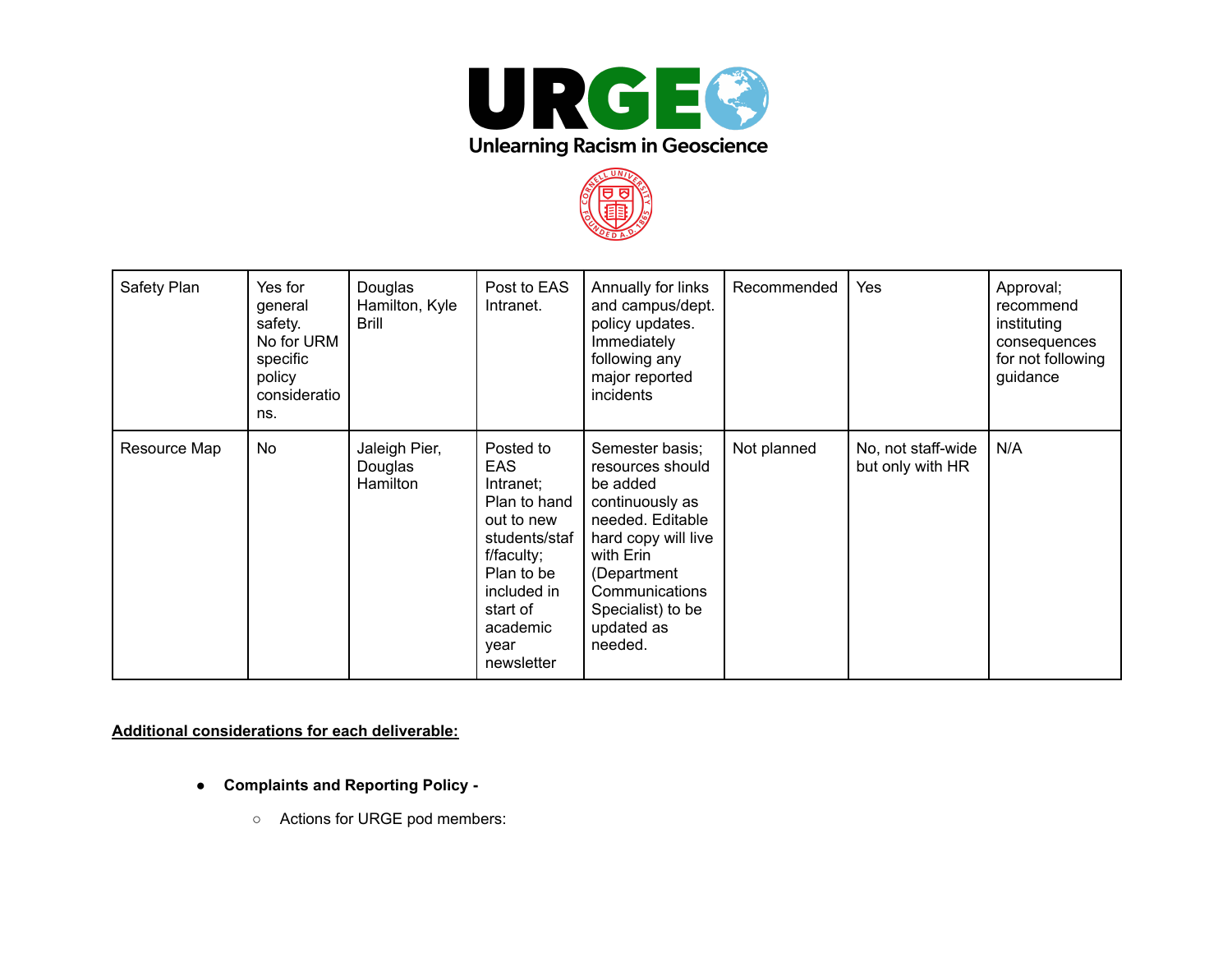



- Follow up with additional conversation about timing for this and all other deliverables
- Suggestions for EAS dept:
	- Invite a speaker to talk with us at the department level about these issues/chain of reporting
- Notes
	- Implicit question: are these policies adequate? What level of incident is appropriate to report using these processes
	- One challenge to implementing this policy is that we were not able to find concrete consequences for those that report; consequences were described in purposefully vague language. Is there a need to create consequences/sanctions?
	- Approval may be needed to put in, ex., grad student handbook
	- Also linked to in the resource map.

## **● Demographic Data -**

- **○** Actions for URGE pod members:
	- Follow up with department leadership and figure out how/if department demographic data are collected
	- Look into training for staff about collecting demographic info
	- Generally advocate for *analyzing and using* the data, not just collecting it
- Suggestions for EAS dept.:
	- Generally suggest collecting data relevant for specific DEI objectives / programs
	- Encourage creating a "state-of-the-department" report (within legal boundaries for a small department)
- Notes:
	- Staff was (and still is) overloaded, and we were not able to get detailed information about how demographic data is collected within our department
	- Encourage transparency about what is collected, even if it's not available publicly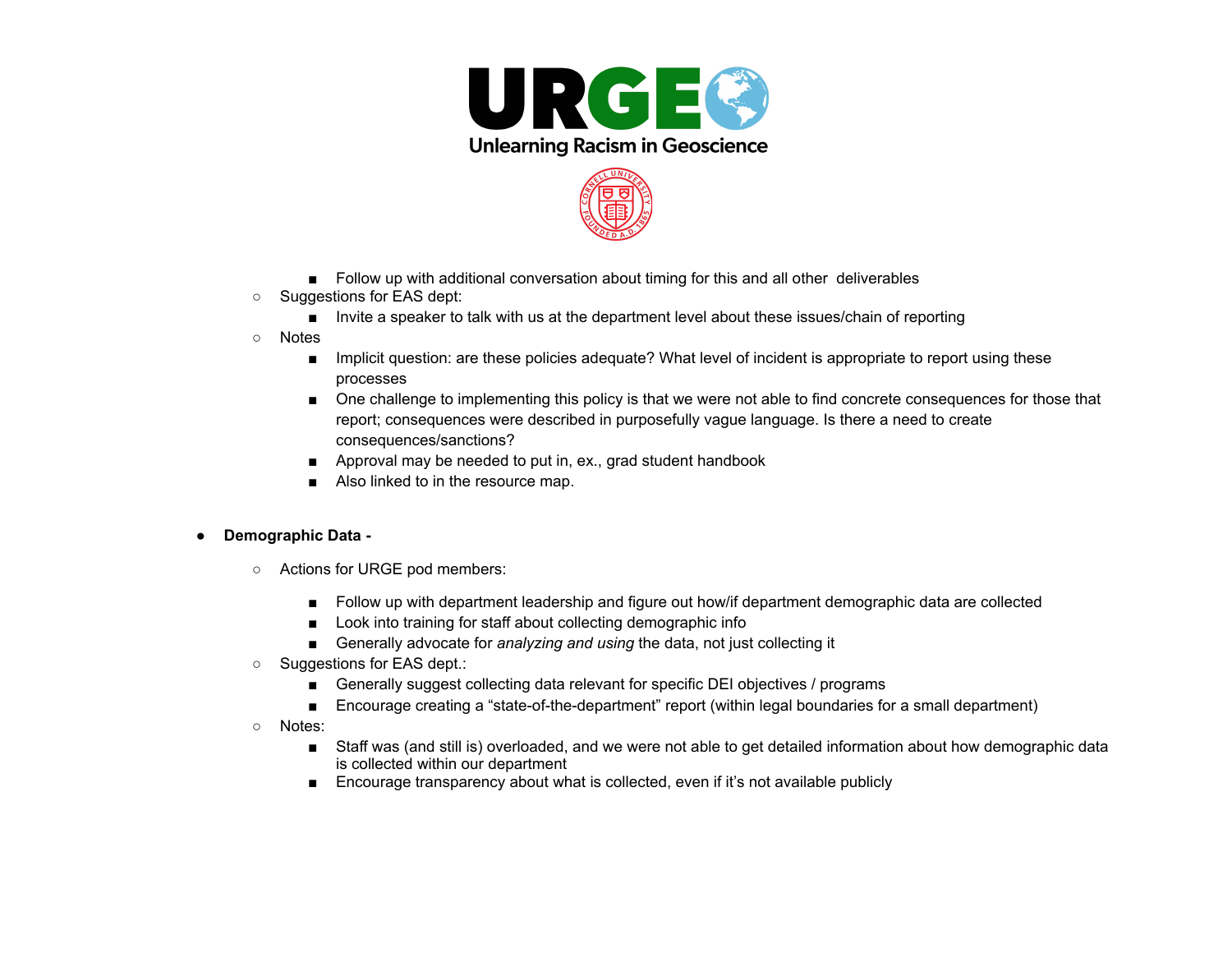



- Significant amounts of data are available in various dashboards at the university level, but lack of departmental granularity and temporal comprehensiveness make it difficult for a group of Cornell students and even faculty to easily track progress and measure success.
- We believe that more data is available than we were able to access (or clarify access restrictions for) in the time we had, and we intend to achieve a more complete assessment during summer 2021.
- Easier access to department level data and generally more efforts to collect and collate longer and more standardized data records would be desirable.
- We acknowledge that, like many departments, our small size makes it difficult to maintain anonymity when collecting demographic information. However, we suggest that it is important to collect the data, even if access to the data is restricted.
- **● Policies for Working with Communities of Color**
	- **○** Actions for URGE pod:
		- Think about working with communities of color during conversations about fieldwork safety
		- Possibly partner with institutions who already do this well to learn how
	- Since we don't have a lot of experience find some resources to share as a starting point
		- Multicultural Center, downtown Ithaca [\(http://www.multiculturalresourcecenter.org/\)](http://www.multiculturalresourcecenter.org/)
	- Notes:
		- Not a lot of experience in this group
- **● Admissions and Hiring Policies -**
	- Suggested places of potential improvement within dept. Policy:
		- Postdoc hiring
		- Hiring undergrad TAs and Research Assistants entirely Pl/faculty choice
		- Collect and share data for all hiring categories, where possible
		- For positions with group interviews (ex., some postdocs) provide rubric for necessary qualification